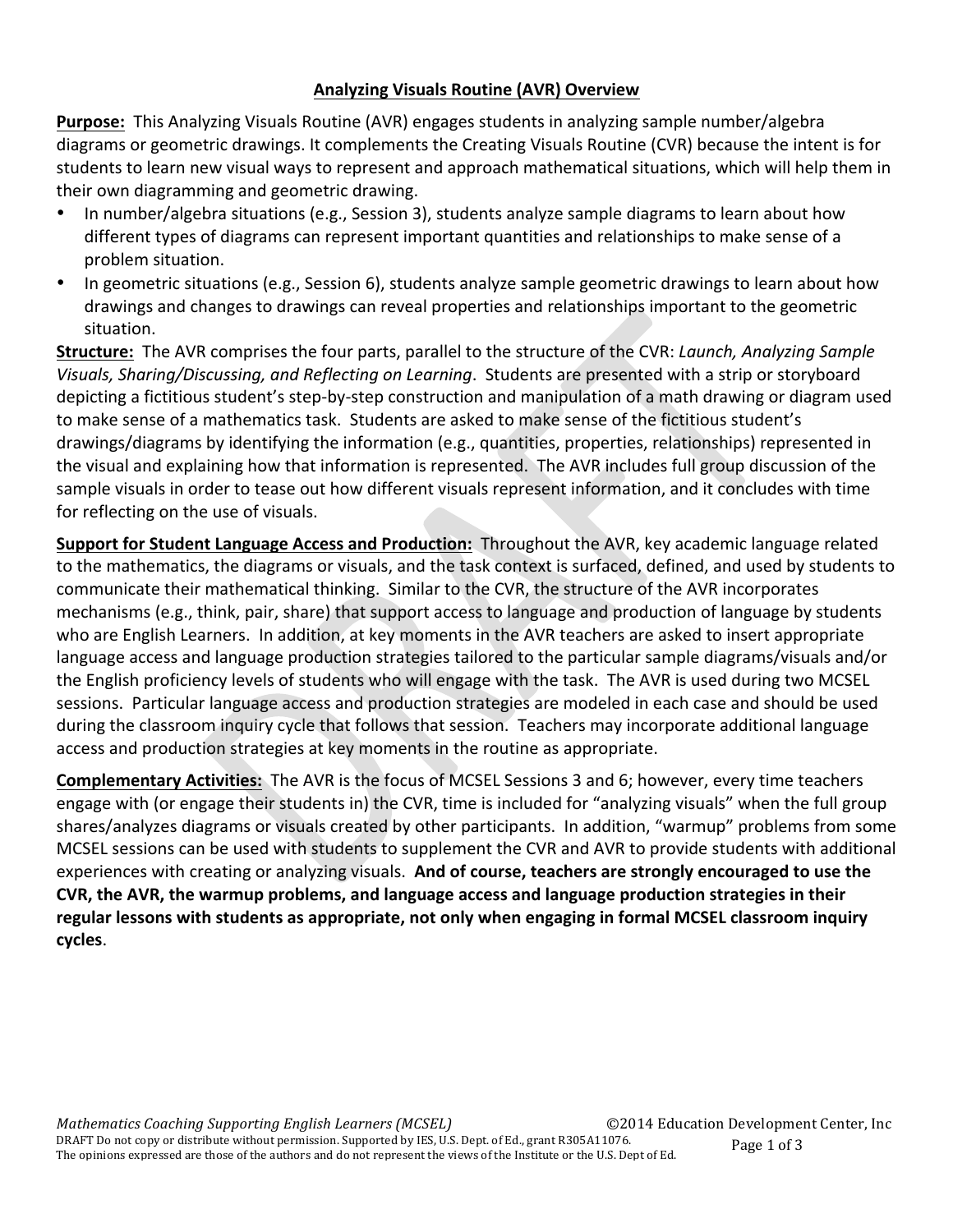#### Analyzing Visuals Routine Number/Algebra Version Session 3 - Launch and Analyzing Sample Visuals

#### Launch  $(-5 \text{ min.})$

Students learn why they will be examining and discussing sample diagrams or geometric drawings during today's class, and they get oriented to the sample visuals and any relevant academic language.

#### *Launch Instructions:*

- 1. Display and explain routine *purpose* and *process* to students.
- 2. Explain any academic *language/vocabulary* targets and make *connections* to prior tasks or concepts, if appropriate.
- 3. Distribute or display math task and sample visual and ensure that all students understand the task context and instructions as appropriate.
- 4. Orient students to the visual strip. Explain that the strip shows how another student created a diagram. The four rectangles show four steps that the student took. Display complete visual strip. With their pencils down have students look at the strip for 15-30 seconds. Ask "What do you notice/see?" Record responses, pointing to visual or having students point at the visual to indicate what they are noticing/seeing.

### **Analyzing Sample Visuals (~15 min.)**

Students work individually to analyze and make sense of the sample diagrams or geometric drawings then share, discuss, and work more on unpacking those diagrams/geometric drawings in pairs.

### *Analyzing Sample Visuals Instructions:*

- 1. *Set-up individual work:* Remind students they are NOT solving a math task right now and they are NOT creating their own diagram either; they are trying to understand a diagram or visual that someone else created. During the individual work time, students should complete answer the question in Section A of the Sample Diagram handout about the quantities, relationships, and/or geometric figures they see in the sample diagram and complete the sentence starter in Section B of the handout about what they wonder about the sample student's approach.
- *2. Individual work:* Give students 2-3 minutes to look at the sample diagrams/geometric drawings individually and complete the sentence starters. Circulate but do not intervene unless you have planned to support access to the task instructions for individual students.
- *3. Set-up pairs work:* Tell students to 1) share what they noticed and wondered, 2) work together to make sense of each step of the sample student's approach, 3) write an explanation of each step of the sample student's approach in the space below each frame on the handout.
- *4. Pairs work:* Give students about 12-13 minutes to work together on making sense of the sample visual approach. Circulate and ask questions that model academic language use and assess student understanding of the sample visual. Examples for number/algebra:
	- What quantity did the student represent first (or in step  $#...$ )?
	- Point to a quantity/relationship you see in the student's diagram.
	- What relationships do you see in the diagrams?
	- External How did the student show the relationship between (xxx) and (yyy)?
	- How did the student use his/her diagram to solve the problem?
	- What did the student change from Step 1 to 2? What did the student change from Step 1 to 2?



 $\sqrt{}$ **Language Access Alert**

Choose an *Access* Strategy that will ensure student understanding of the task context and instructions.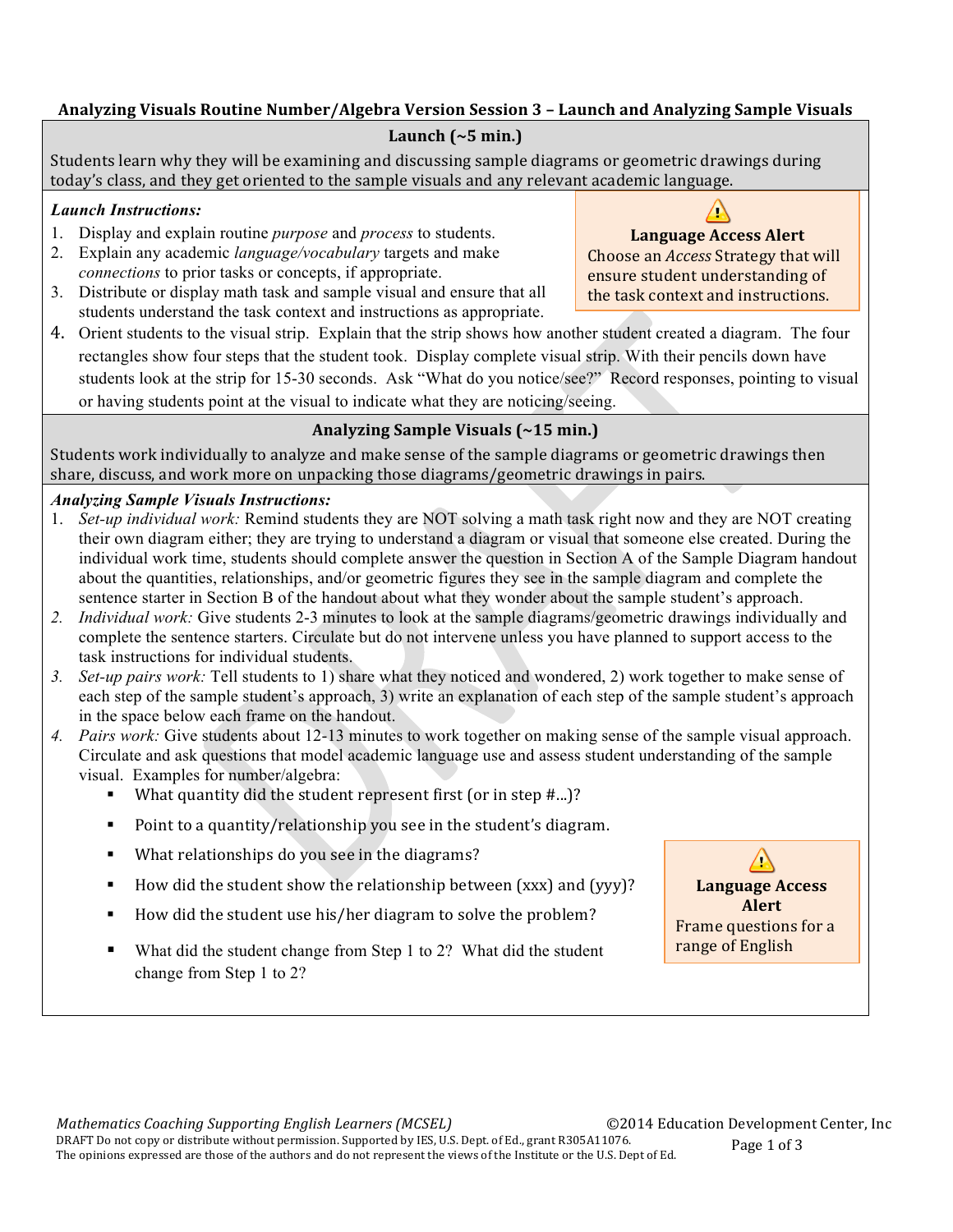#### **Analyzing Visuals Routine Template Part II –Sharing/Analyzing and Reflecting on Learning**

### **Sharing/Discussing (~8 min.)**

Students analyze and discuss the sample diagrams or other visuals in the full group. Students identify how the sample diagrams or geometric drawings represented quantities and relationships between quantities (for number/algebra tasks) or properties of figures and relationships between those figures (for geometry tasks) and what characteristics of the sample student's use of diagrams or visuals seemed to be helpful for thinking about the mathematics task.

#### *Sharing/Analyzing Instructions:*

- 1. *Full Group Share*: Display the visual strip and have student pairs describe their understanding of the sample student's approach. After each pair has shared, other students in the class should indicate if they agree or disagree. And explain why.
	- o When students share, have them point to the displayed diagram or geometric drawing to illustrate.
	- o Annotate the diagram with student observations and invite clarifying questions from students.
- to how the diagram or geometric drawing was made and /or changed to reveal important information. Ask: 2. Once students understand the sample student's approach, direct the discussion
	- What quantities did the student represent? How?
	- How did the student represent the relationship…..?
	- What helped you see a solution path in this student's diagrams or drawings?
	- What changes/additions helped you follow the student's thinking?
	- How did the student show important quantities, properties and relationships? What change/addition helped you see a helpful geometric idea not in the original picture?

#### **Reflecting on Learning (~5 min.)**

Students engage in a write/pair/share to reflect on and share about what they learned about diagramming or geometric drawings by analyzing a sample visual.

#### *Reflecting on Learning Instructions:*

- 1. Remind students that the goal today was not to get an "answer," but to learn more about how to create/analyze diagrams by seeing how another student created a diagram or geometric drawing. Also remind students that there are many different ways to create diagrams or to add to geometric drawings, this sample is just one way.
- 2. Display one or more sentence starters or frames and ask students to individually write a complete sentence using a sentence starter/frame. Example sentence starters or frames for diagrams or for geometric drawings:

For diagrams:

- When representing quantities in a diagram, I will... because.....
- The next time I create a diagram, I will include…. because…
- An important characteristic of a useful diagram is.... because...

#### For geometric drawings:

- Arrows help me see... (Or, Dotted lines can represent...)
- When looking at a geometric drawing pay attention to...
- The next time I work on a geometry problem, I will consider drawing.... because...
- 3. Have students read their completed sentence frame to a partner.
- 4. Ask several students to share their reflection(s) with the whole class.

*Mathematics Coaching Supporting English Learners (MCSEL)* ©2014 Education Development Center, Inc DRAFT Do not copy or distribute without permission. Supported by IES, U.S. Dept. of Ed., grant R305A11076. Page 2 of 3 The opinions expressed are those of the authors and do not represent the views of the Institute or the U.S. Dept of Ed.



Consider how to support all students in their academic language use during sensesharing (e.g. through strategic partnering, prompting choral response. word hank, sentence

**Language Access Alert** Connect verbal statements made during the full group sharing to visual and gestures.

Δ

**Language Access Alert** Consider English proficiency levels when choosing sentence frames

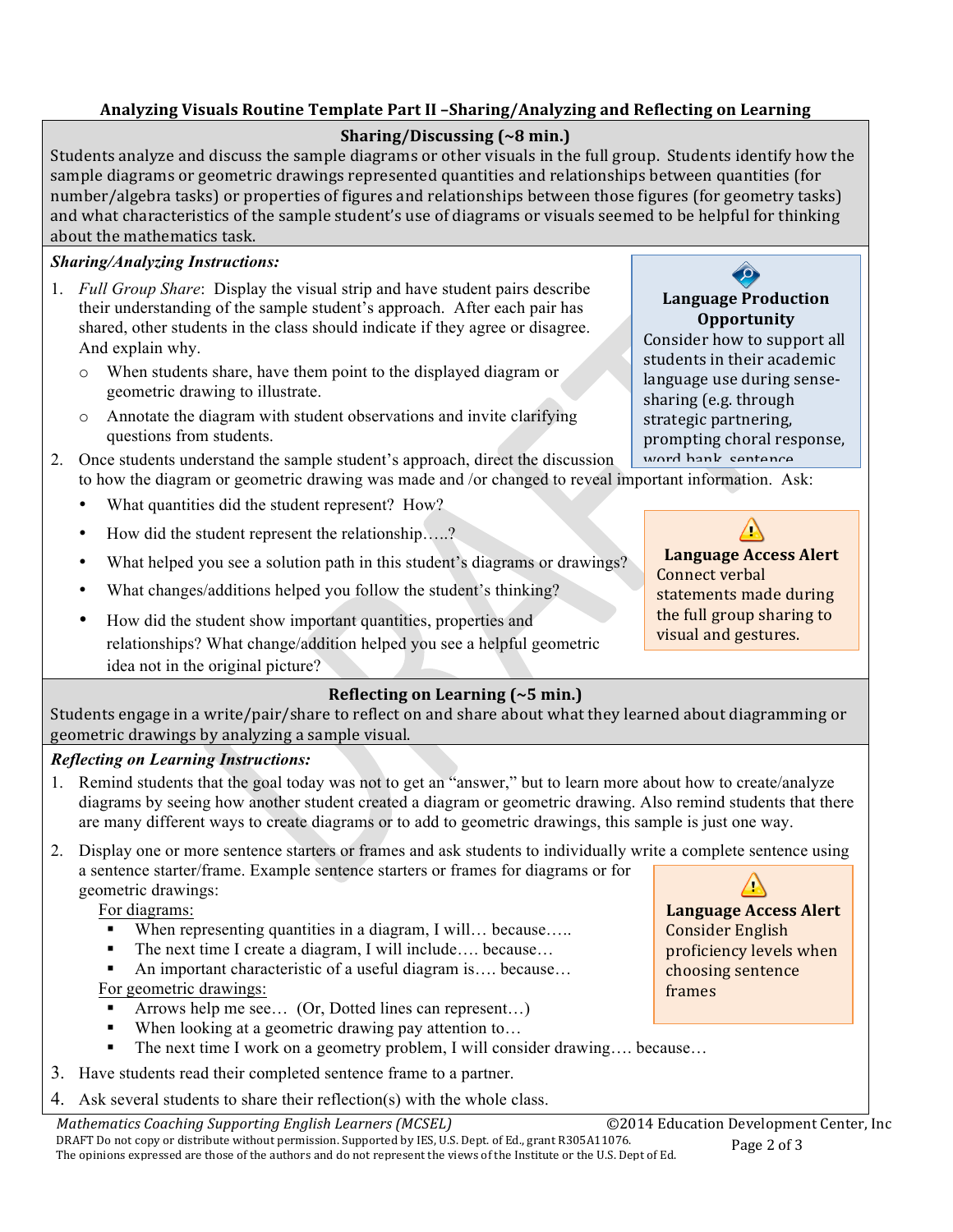### **Mathematics Coaching Supporting English Learners Strategies for Supporting Language Access and Production**

The strategies in the table below are included in the MCSEL project. Most strategies included here could be used for one or both access and/or production depending on how they are implemented.

| <b>Session</b> | <b>Strategy Name</b>                                            | Language<br><b>Access</b> | Language<br><b>Production</b> |
|----------------|-----------------------------------------------------------------|---------------------------|-------------------------------|
|                | 3 Reads                                                         |                           |                               |
| 3              | Clarifying Vocabulary I                                         |                           |                               |
| 3              | <b>Informed Word Bank</b>                                       |                           |                               |
| 4              | Acting Out and Realia                                           | ✓                         |                               |
| $\overline{4}$ | <b>Differentiated Teacher Questions</b>                         |                           |                               |
| 5              | <b>Sentence Starters</b>                                        |                           |                               |
| 6              | Clarifying Vocabulary II:<br>Gesturing, Action Words, and Color |                           |                               |
| 6              | <b>Teacher Revoicing</b>                                        |                           |                               |
| 7              | Frayer Model                                                    |                           |                               |
| 7              | <b>Sentence Frames</b>                                          |                           |                               |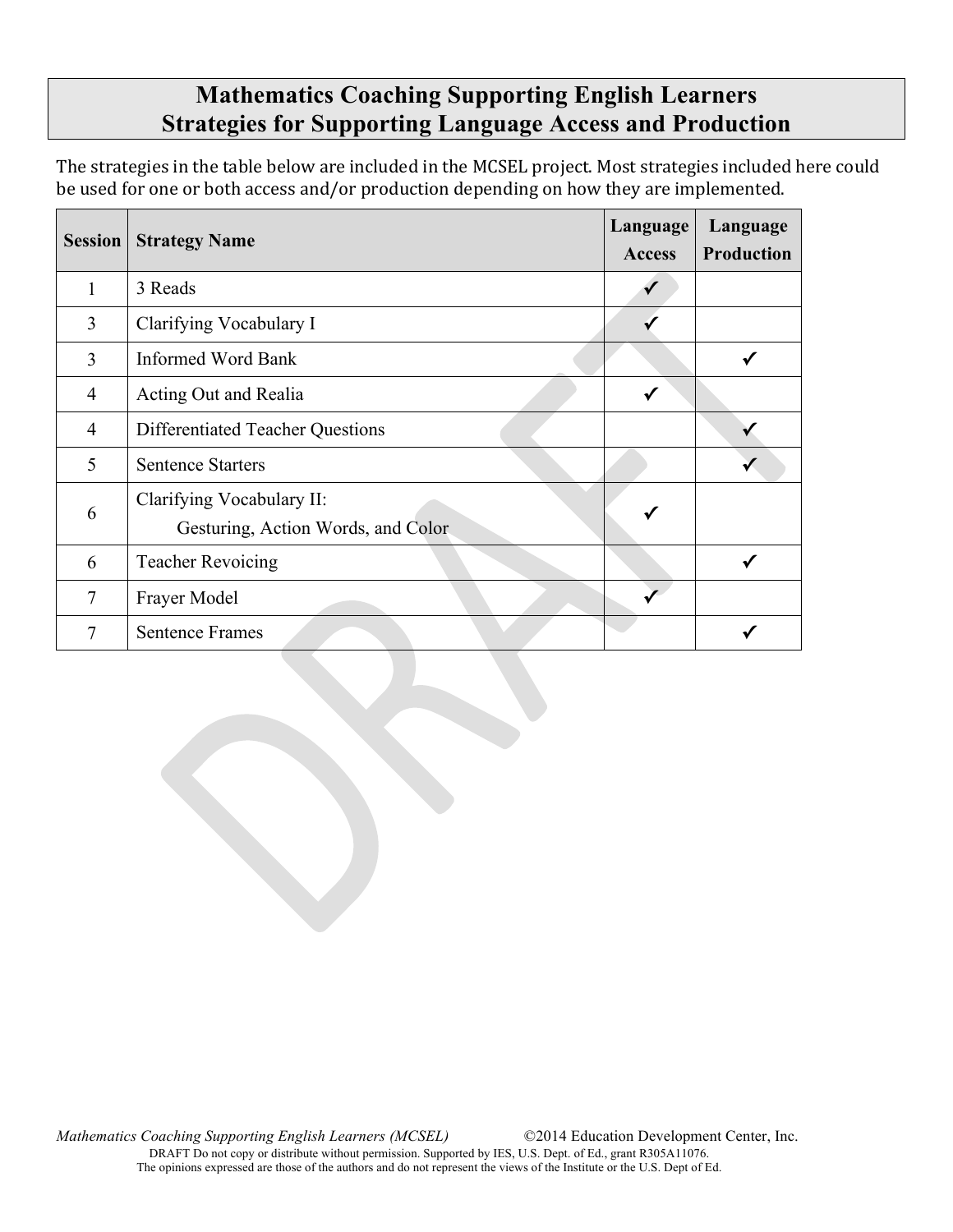### **3 READS STRATEGY OVERVIEW**

#### **Rationale**

The 3 Reads strategy is a language access support that can help students who are English learners (ELs) make sense of mathematics text such as a word problem. It is designed for use during the sense-making or launch of a mathematics task. It is based on the idea that reading a math word problem requires a different approach than reading prose, in part because the purpose (e.g. the question to be answered) typically does not appear until the end of the passage. Since the reader does not know the purpose until the end, it can be difficult to determine the importance of the information within the text. In addition, math problem text is often dense and may include unfamiliar academic language. Reading it more than once may strengthen students' understanding of a text. Although the 3 Reads strategy can be successfully used individually or quietly, repeated reading out loud in a group or class context provides additional support to students who are ELs by providing opportunities to hear and see the language multiple times.

#### **Implementation**

The 3 Reads strategy uses three readings of the text in order to make sense of the material:

- 1. The first read is to get a sense of context in order to understand the "story" or big idea of the text. Students should not focus on the quantities or relationships between them during this reading.
- 2. The second read is to discern the question or purpose of the text. The problem is read again in its entirety, looking specifically for information about what needs to be answered or done to be successful.
- 3. The third read of the text is to gather important information that is needed to solve the problem or achieve the purpose of the task, such as specific quantities and their relationships.

A graphic organizer or template can be helpful for students using this strategy. The next page shows a generic template for a handout that guides the use of the 3 Reads strategy and then provides space for drawing a visual. Note: This template could also be used with the section for drawing a diagram or visual removed if students are working on a mathematics task where visuals are not relevant, but the focus in this work is on supporting student use of visuals as a thinking tool.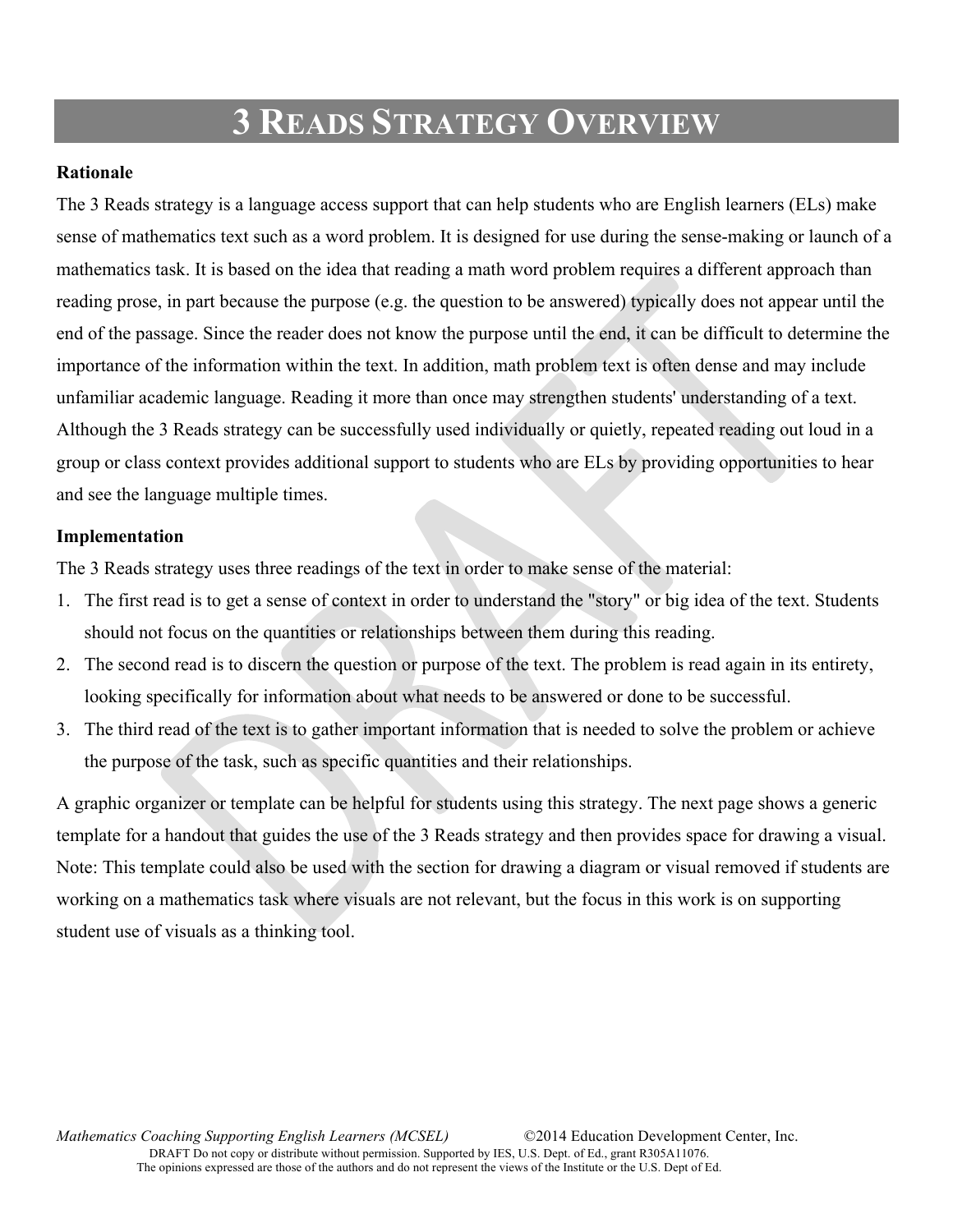### **CLARIFYING VOCABULARY I STRATEGY OVERVIEW**

#### **Rationale**

The Clarifying Vocabulary Strategy is a language access strategy to help students who are English learners (ELs) make sense of the mathematics. In a math task, some vocabulary, terms, or phrases in a task may be unfamiliar to students, in particular the meaning of the term or phrase or its use in mathematics may be unfamiliar. The goal of this strategy is to think carefully about which terms or phrases need clarification and which do not, and when and how during the lesson these terms or phrases should be clarified. When vocabulary and phrases are clarified, it should be to support students' understanding of the mathematics, the task, and the related vocabulary, with a focus on providing students just enough access to the language of the task so they can work toward the mathematics and language objectives of the lesson. Defining terms should not replace the mathematical work of the lesson, but instead, should help students understand formal or informal definitions of words to strengthen both students' communication and their understanding of the task.

This strategy can be strongly tied in with other language access strategies emphasized in the MCSEL materials. For example, the 3 Reads strategy (used in several sessions) provides opportunities for clarifying language (e.g., the teacher can clarify with students important terms when they come up during student sharing). Also, the Realia/Acting Out strategy (highlighted in Session 4) and the Frayer Model strategy (highlighted in Session 7), both provide related strategies for clarifying language. The emphasis during this session is on selecting words or phrases that need clarification and thinking about what is important for students to know about those words or phrases. In addition, in this session the strategy is started during the 3 Reads strategy, and it is used in the context of creating an Informed Word Bank.

#### **Implementation**

The Clarifying Vocabulary Strategy should generally be implemented during the sense-making or launch of a mathematics task in order to provide all students access to the language in math task. Teachers should be alert to highlight and clarify phrases used to describe quantities that will be important to understand, such as "number of" or "amount of." Other important terms to include are any that have to do with mathematical relationships, such as " more than." Additionally, terms such as "left" could be referring to the remaining amount, such as "the amount left in the tank," or a direction, such as "the person on the left of the presenter," and in reviewing a task, it is important to recognize the terms that may have multiple meanings or a mathematical meaning and discuss the meaning as it relates to the task. In clarifying terms with students, encourage students to share their understandings of the terms and work to build on their understandings so it includes mathematical meanings that are specific to the task.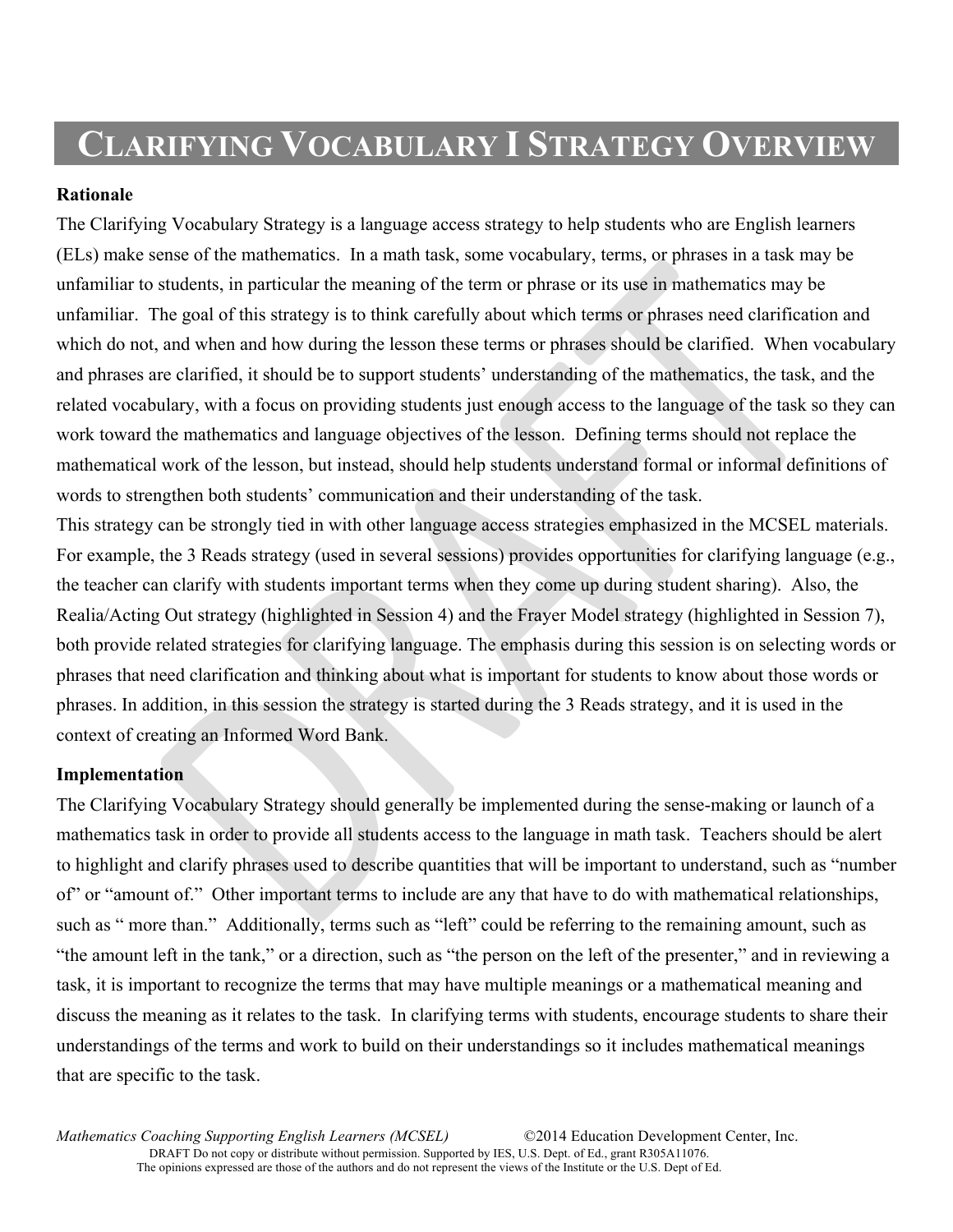## **INFORMED WORD BANK STRATEGY OVERVIEW**

#### **Rationale**

The Informed Word Bank is a language production support that can help students who are English learners (ELs) make sense of mathematics text and vocabulary that is in a word problem and then use that mathematical language in their speaking and writing. In contrast to a generic word bank, an Informed Word Bank includes phrases and terms related to the problem context or task as well as words and phrases that students and teachers find important or raise during discussions about the problem. Similar to other types of "word banks," the Informed Word Bank keeps important words in writing visible to students throughout a lesson so that they can study the words and attempt to use them in their speaking and writing and so the teacher can point students to those terms and phrases and encourage the use of those terms and phrases. In this manner, an Informed Word bank helps to support ELs' language production by providing them with access to mathematical language that they can use to communicate with others about the math task and their mathematical reasoning. When teachers ask students to use particular words or phrases from the Informed Word Bank, they are prompting language production in all their students, but especially the ELs, These practices provide access and opportunities to rich mathematical language for students of different English proficiency levels.

#### **Implementation**

The Informed Word Bank is usually generated during the launch of the problem as students bring up phrases and terms that are in the context of the problem and that they use in their discussion of the problem or during the reading of the problem (e.g., while engaging in the 3 Reads strategy). Teachers can also highlight and clarify other terms or phrases that they determine in their planning will support students' understanding and communication. Teachers collect the words and phrases into an Informed Word Bank and encourage students to reference the Word Bank when they write individually and when they communicate in partner talk and fullgroup share. The teacher may highlight when students use words from the word bank by pointing them out in the informed word bank. Depending on the task and the needs of the students in the class (e.g., their English proficiency levels) the teacher may choose to categorize the words that go into the Informed Word Bank (e.g., listing action words and nouns in different places, or writing words from different categories in different colors). Teachers should select when in the lesson they will encourage students to use words from the Informed Word Bank, and should determine which words or phrases are important for all or some students to focus on (and then indicate those words by circling them or having students write them on their papers).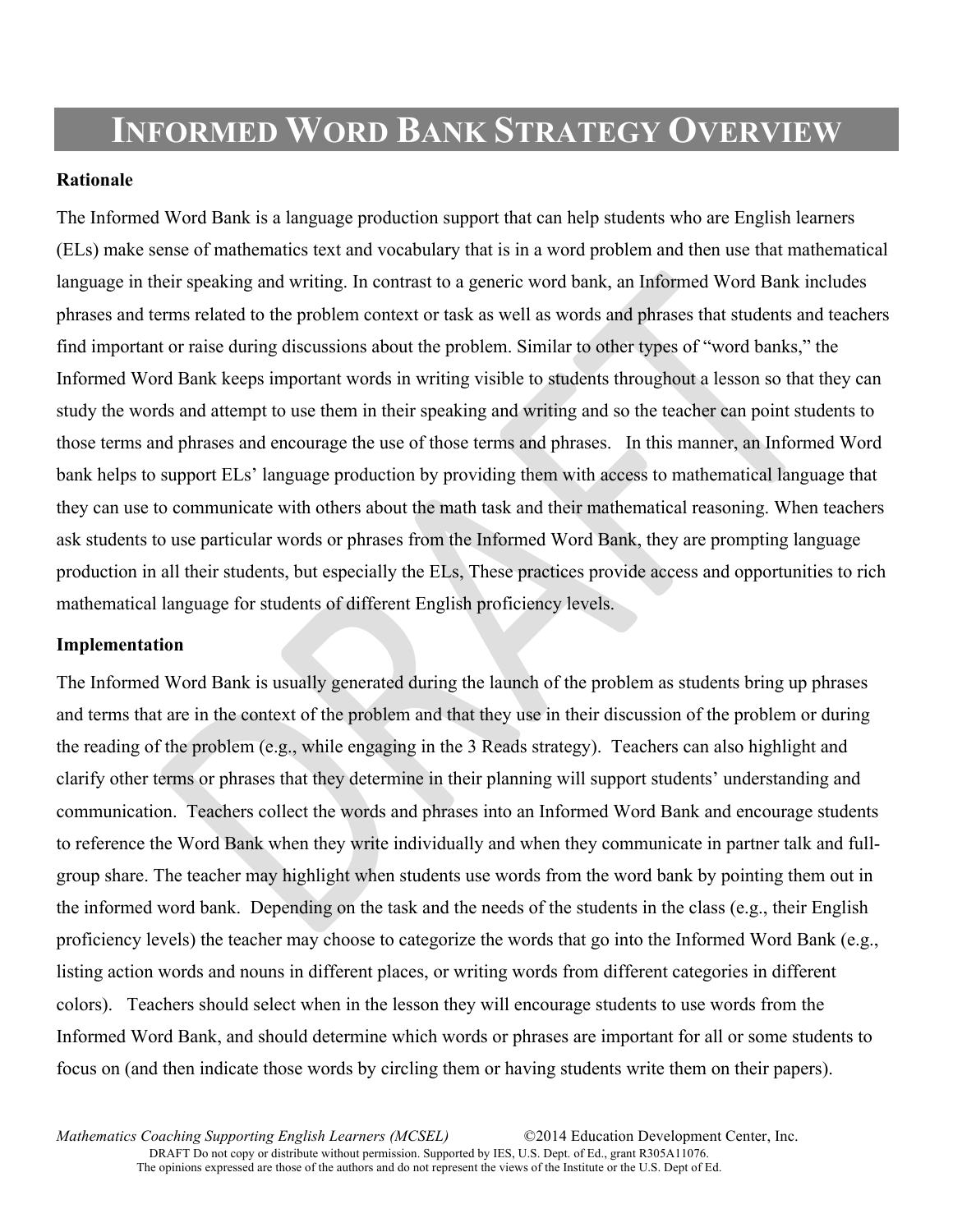# **ACTING OUT AND REALIA LANGUAGE ACCESS STRATEGY OVERVIEW**

#### **Rationale**

Acting Out and Realia are language access supports that can help students who are English learners (ELs) make sense of mathematics text such as a word problem. Acting out is used in the creating visuals activity to help students who are ELs interpret text through watching an enactment of the task context while hearing the language in the task. An active visual demonstration provides an additional support to students who are ELs by hearing and seeing the language used. The use of realia, real objects such as candies, cups, and bags during the acting out in the *Sara's Candies* routine, can help students who are ELs interpret the context and learn vocabulary by seeing and experiencing "hands-on" objects represented by words in the text.

#### **Implementation**

These strategies can be used separately. For example, in the launch of the Sara's Candies task, a teacher could show students a bag of candy as the task is read, without any acting out. Similarly, during a task that includes the word "gallon" a teacher could bring in a gallon container. A teacher could include acting out without realia, for example in the *Sara's Candies* task by pretending to share [imaginary] candy without using any candy, small objects, or other realia. In some cases, using realia alone or acting out alone may be most appropriate. However, when possible, consider combining both strategies since this may provide a more comprehensive language access experience for students who are ELs. When implementing Acting Out with Realia, design the experience with the following considerations in mind:

- What context information is most important to convey with acting out and through the use of realia? What contextual information and language must students know to engage in the mathematics of the task?
- Who will perform the acting out? Will the teacher be the lead actor, be a director, or be in a supporting role? Which students (possibly including students who are ELs) will perform, and how will you communicate with them beforehand so they know what to do?
- What realia will be used, and how, to support the context and important language in the task?
- What other supports can integrated with the experience that provide additional language development support, such as strategies (e.g. 3 Reads, Clarifying Vocabulary, Sentence Starters) or props (e.g. name tags, cards with academic language, costumes or accessories).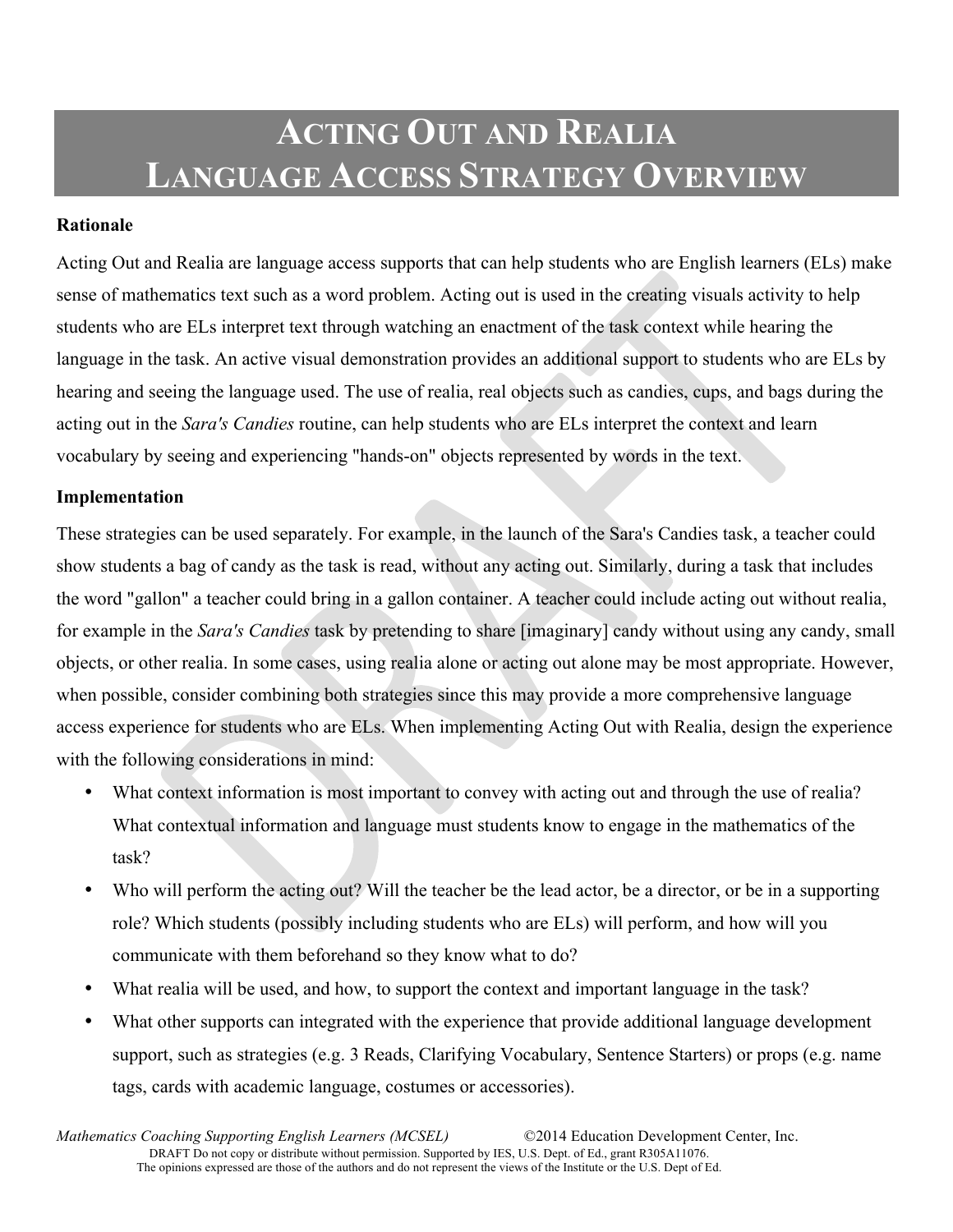# **DIFFERENTIATED TEACHER QUESTIONS LANGUAGE PRODUCTION STRATEGY OVERVIEW**

#### **Rationale**

The Differentiated Teacher Questions strategy that may support students who are English learners (ELs) learn to speak and write academic language. Differentiated Teacher Questions can provide scaffolding for students who are ELs within the questions themselves, to support student access to the question content, and should be written so an appropriate response includes targeted academic language. Differentiated Teacher Questions can be used during any part of a lesson, including the launch and partner work time. Including targeted academic language in the question provides support to students who are ELs by providing more opportunities to hear appropriate use of the language multiple times.

#### **Implementation**

Before the lesson, consider the students who are ELs in your classroom and what parts of the lesson will include differentiated teacher questions. Thinking of the specific English proficiency levels of students in the classroom and the academic language you want these specific students to produce, write questions so students at the target English proficiency level can understand the question and are likely to use the targeted academic vocabulary in their response. Questions can include language access support within the question, such as:

- the desired academic language (in the question itself)
- rephrasing
- use of alternate word $(s)$
- use of translated word $(s)$
- gestures

Questions can be asked as sentence starters or sentence frames, and could be written or typed on small pieces of paper to give to students while you ask them. Questions or the targeted academic language could be written on student work or elsewhere in the classroom during the class period. Academic vocabulary that has been used before could also be referred to while you ask the question, such as underlining on a task handout, reminding students of an entry in a student vocabulary notebook, or pointed to on a word wall.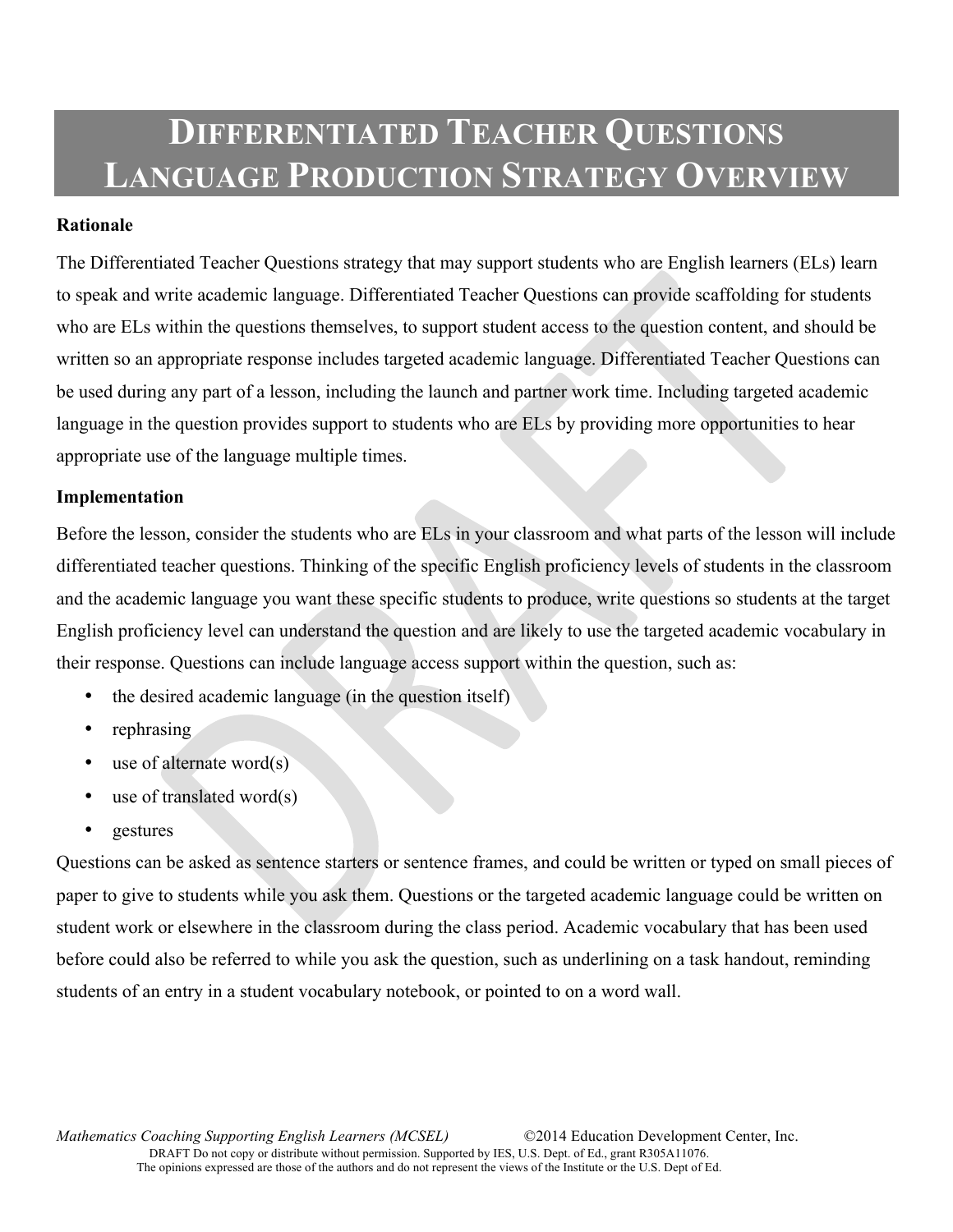# **SENTENCE STARTERS AND FRAMES STRATEGY OVERVIEW**

#### **Rationale**

Sentence Starters and Frames are a language production support strategy that can help students who are English learners (ELs) communicate mathematically by support students as they craft and share their mathematical ideas verbally and in writing. Both sentence starters, which are incomplete sentences that students are asked to complete, and sentence frames, which are incomplete sentences where there may be more than one opening that needs to be completed or the opening in the sentence is between ("framed by") a beginning and end to the sentence, provide structures for students' writing and speaking. When given a sentence starter, a student does not need to first interpret a question and can instead focus on formulating their ideas (e.g., "The amount of candies (Raul/Jasmine/Sara) has is represented by…"). Both sentence starters and frames can also be used encourage students to use academic language that they may not have used otherwise or support them in using a specific academic term ("The ratio of girls to boys in Mr. Copper's class is shown by..." or "The next time I diagram a word problem I will include…. because…"). By providing students with Sentence Starters and Frames, students of different language proficiency levels can participate in verbal and written mathematical communication.

#### **Implementation**

Sentence starters and frames are used across the Creating Visuals Routine and Analyzing Visuals Routine as they can support students in their individual reflections, partner share, and full-group discussions. Sentence starters should be presented to students to both highlight key academic language (e.g., diagram, relationship, "the amount of") and also orient students to key mathematical ideas related to visually representing quantities and relationships that you would like them to discuss (e.g., creating visuals that are proportional or surfacing hidden relationships and then articulating how the visual does this). Teachers should model a range of sentence starters and sentence frames that could accommodate a range of English proficiency levels because some sentence starters, such as "A relationship I see is….," may be little more complex to understand than "The amount of candies Sara has is represented by…" and would thus be more appropriate for students with a higher English proficiency level; in other cases, a sentence frame may provide the additional language support that a student needs to complete a sentence using only a word or two. Sentence frames will be discussed further when exploring creating visuals in a geometry context in Session 7.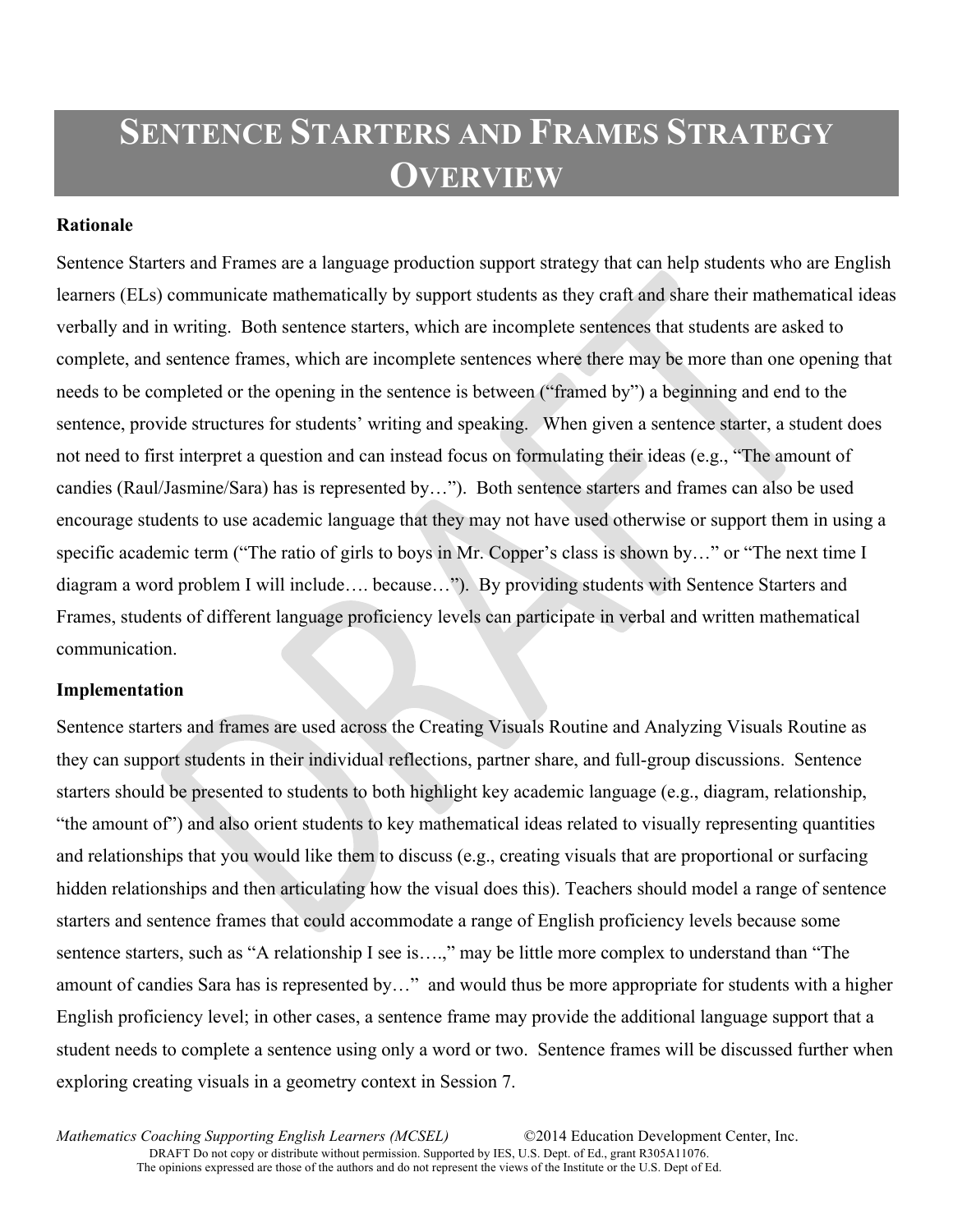# **CLARIFYING VOCABULARY II STRATEGY OVERVIEW: GESTURING, ACTION WORDS, AND COLOR**

### **Rationale**

Some vocabulary or terms in a math task, in particular the meaning of the term or phrase or its use in *mathematics*, may be unfamiliar to students. The Clarifying Vocabulary Strategy involves determining which terms or phrases need clarification and thinking critically about when and how to clarify those terms or phrases during the lesson. The goals are to provide students with access to the language of the task, including formal or informal definitions, and strengthen their understanding of the task and their language production so they can work toward the mathematics and language objectives of the lesson. Clarifying vocabulary and phrases should support students' understanding of the task, the mathematics, and the related vocabulary, and should not replace students' involvement in the mathematical work of the lesson. This strategy ties in with other language access strategies emphasized in MCSEL materials, such as the Informed Word Bank, the 3 Reads strategy, the Realia/Acting Out strategy (highlighted in Session 4), and the Frayer Model strategy (highlighted in Session 7). The emphasis in this session is on selecting terms and phrases that need clarification, determining what is important for students to know about them, and then incorporating **gesturing, explicit categorization of action words,** and strategic use of **color** to support clarifying vocabulary.

### **Implementation**

The Clarifying Vocabulary Strategy can support the sense-making or launch of a mathematics task in order to provide all students access to the language in math task and may be introduced during the initial phase of a lesson (e.g., during the 3 Reads strategy) or whenever teachers feel it fits for their students and the task (e.g., during partner work or in conjunction with creating an Informed Word Bank). Teachers should be alert to highlight and clarify phrases used to describe properties and relationships that will be important to understand; in a geometry context, these words may include "triangle," "area," and "square unit," as well as words students may use to transform the figure such as "rotate," "reflect," or "slide." In reviewing a task, it is important to recognize the terms that may have multiple meanings or a mathematical meaning and discuss the meaning as it relates to the task.

**Gesturing** when illustrating words can support student understanding, particularly of action words. Gesturing emphasizes manipulation and transformation and can be used when describing or analyzing visuals in a geometry context to support student understanding of steps or changes in a visual. When gesturing and clarifying terms with students in general, encourage students to share their understandings of the terms and work to build on their understandings so it includes mathematical meanings that are specific to the task. For example, follow a gesture about "rotating" with a connection to the mathematics of the task as well as a definition if appropriate.

Categorizing **action words** for operating on geometric visuals (shading, dissecting, etc.) and discussing these in comparison to nouns (e.g., triangle) may support student understanding and can be supported through gesturing.

**Color** can help delineate figures or steps in a diagram and clarify what a student is noticing or referring to with words or labels. Teachers can use color deliberately in their own diagramming and encourage students to use color in their diagrams, both in their independent and partner work and when sharing their diagrams in fullgroup discussions. Color can also differentiate between categories of words (e.g., action words and nouns described above) by listing different types of terms in different colors (e.g., in an informed word bank).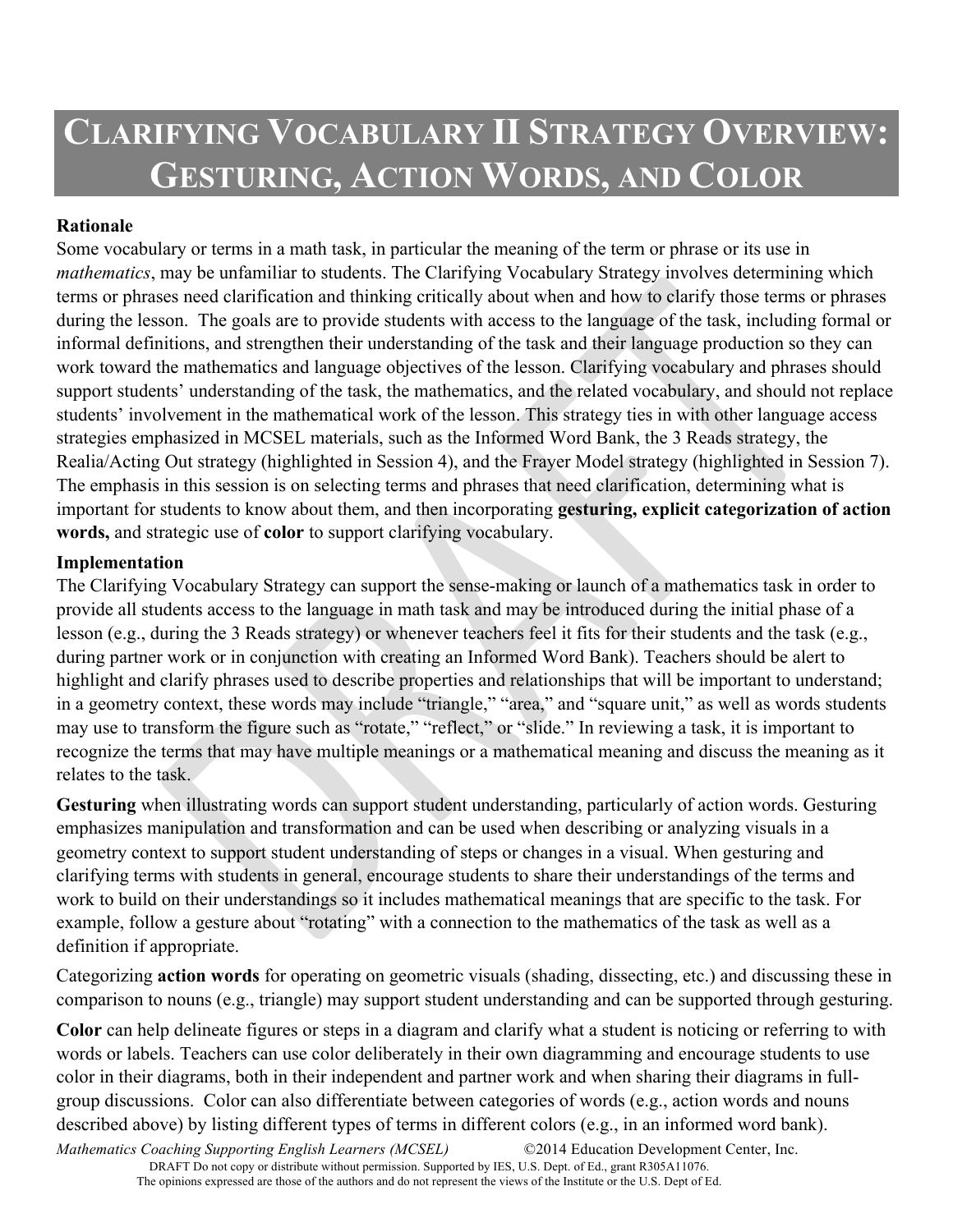# **TEACHER REVOICING STRATEGY OVERVIEW**

#### **Rationale**

Revoicing is a language production support that can help students who are English learners (ELs) as they craft and share their mathematical ideas verbally and in writing. This strategy involves listening closely to student thinking and then rephrasing and re-voicing student ideas, inserting mathematical vocabulary, asking students for clarity, and/or making suggestions of the relations between student's ideas to other strategies or vocabulary. By revoicing, teachers support student academic language production while relating the mathematical talk to the students' own ideas. To use revoicing most effectively, teachers should attend closely to students' ideas and then differentiate their response based on student language proficiency levels.

#### **Implementation**

Revoicing is an opportunity to highlight key academic language and orient students to key mathematical ideas. Revoicing can be used throughout a lesson; for example, this strategy can clarify terms and students' ideas during the beginning of a lesson when students share responses during the 3 Reads strategy, and it can be used when students are sharing their work during full group discussions. While revoicing, think critically about when and how to insert certain vocabulary, listening closely to students' own understanding to build on what students are saying and being mindful of student English proficiency levels. To avoid confusion, introduce only new academic vocabulary terms that are connected to the students' ideas. In a geometry context, revoicing could be used when students are discussing figures (e.g. a parallelogram), possibly by including the specific relevant vocabulary (e.g. parallelogram, side, vertex, parallel, quadrilateral), which would support students describing the figure and its properties or any related transformations more accurately. The aim of revoicing is to build on students' ideas in a manner that supports increasingly precise student communication (rather than evaluating or correcting student vocabulary usage).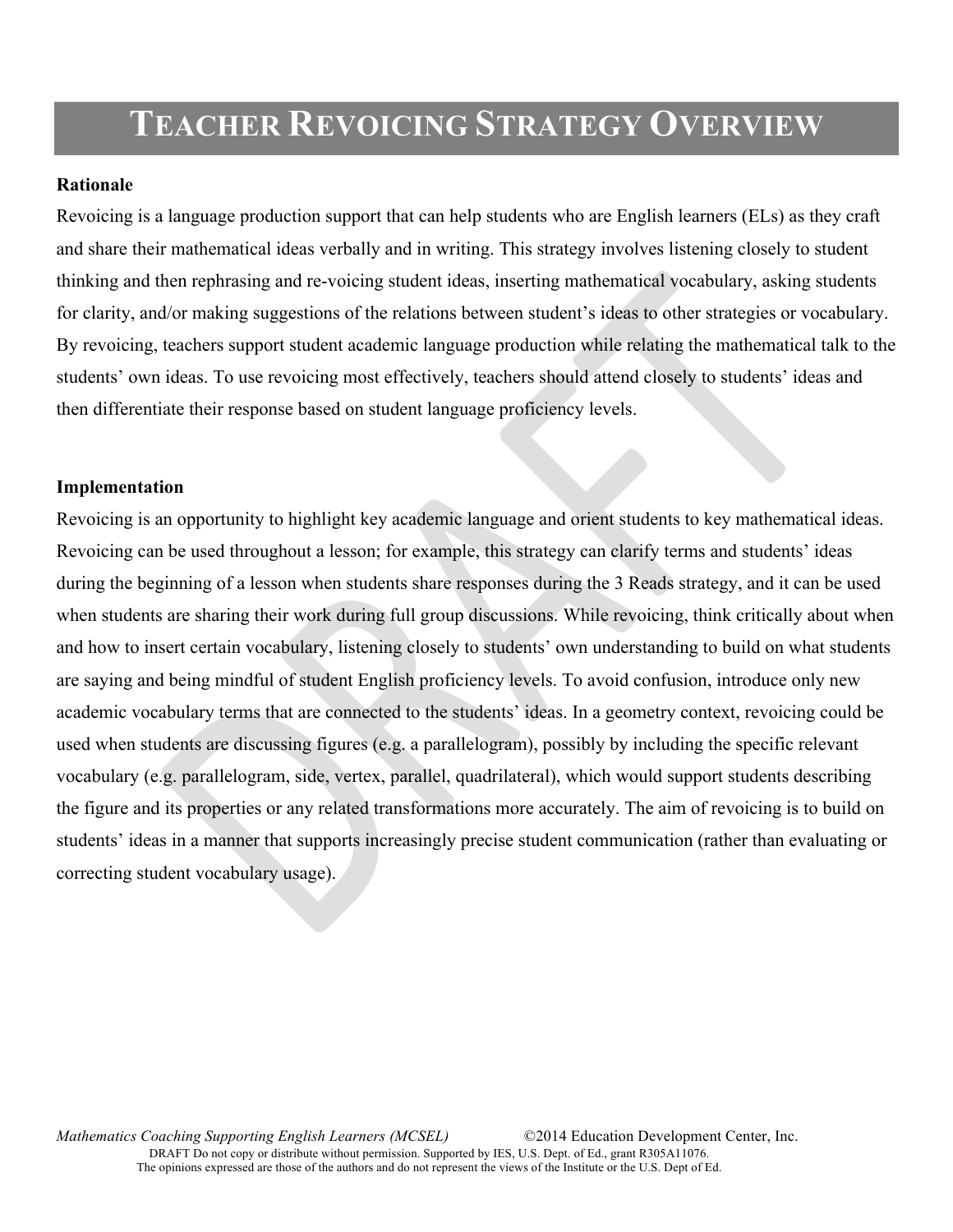# **FRAYER MODEL STRATEGY OVERVIEW**

### **Rationale**

The Frayer Model is a language access support strategy that can help students who are English learners (ELs) make sense of mathematics terms and concepts. A Frayer Model is a graphic organizer that consists of a chart or 4-part frame within which you define the word, phrase, or concept, indicate its characteristics or facts about it, and provide examples and non-examples. This information is captured in separate spaces, similar to the example below. Sometimes the target word or concept is written in an oval or box in the middle of the chart, and sometimes the model includes different attributes such as essential characteristics and non-essential characteristics.

| Area                                                      |                                                                                                            |  |  |  |
|-----------------------------------------------------------|------------------------------------------------------------------------------------------------------------|--|--|--|
| Definition                                                | Facts                                                                                                      |  |  |  |
| space inside a 2-D shape<br>number of square units inside | measure in square units (units <sup>2</sup> ) $\times$ <sup>in.2</sup><br>2D objects like squares, circles |  |  |  |
| Examples                                                  | Non-examples                                                                                               |  |  |  |
| painted wall<br>floor tiles                               | border<br>perimeter                                                                                        |  |  |  |
| wrapping paper surface<br>garden                          | fencing to go around<br>length                                                                             |  |  |  |
| $\leftarrow$ 6 square units                               | neighborhood (not in math class!)<br>volume/3D like inside a sphere                                        |  |  |  |

Using a Frayer Model can support students who are English learners by organizing learning of a new term or concept into separate, small steps. A Frayer Model can help students build understanding by activating and categorizing prior knowledge and making connections between terms and concepts through contrasting examples with non-examples. An advantage of using a Frayer Model is that it can structure clarifying discussions that go beyond simply providing definitions, as teacher(s) and students share, compare, and possibly negotiate responses as they collaboratively create meaning.

### **Implementation**

Frayer Models can be used during the sense-making or launch of a mathematics task as a way to make sense of the mathematical vocabulary in a task or context. Students can work on them individually and in pairs, then the teacher can lead a whole class discussion asking students to share their own or their partner's responses. Sentence starters or frames can be used in conjunction with Frayer Models to help students share responses, e.g. "A non-example of *area* is.. because..." If Frayer Models are used regularly, a set of completed models can act as a reference.